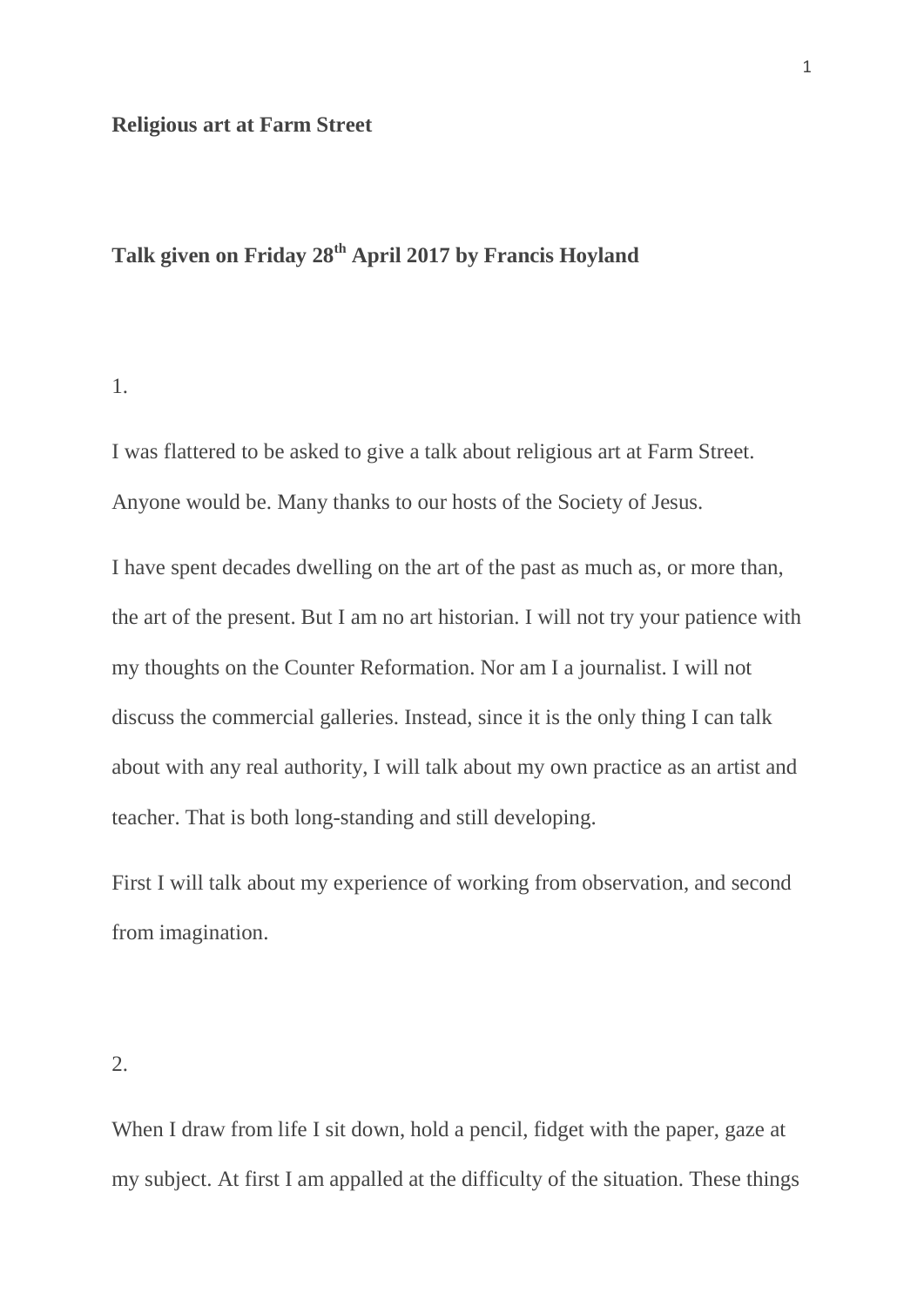are so different: paper, pencil, my model and myself. It seems almost an affront to the nature of things to attempt to realise a recognisable, three dimensional form on that flat piece of paper.

Nevertheless the sweep of a shoulder attracts my attention. I find I am making a gesture with my pencil somewhere on the open field of the paper. I gaze and find myself led to the recognition of another rhythmic feature that seems to have a mysterious connection with the first.

As the process continues, I notice that willy-nilly I am making a pattern of flat marks on the paper's surface that can be said to define a shape. I look up and see a shape of much the same nature in the model. This shape might fall between two limbs or within one of them or anywhere else. It can't *really* exist because the model exists as a form in space. Nonetheless the shape has length and breadth.

I proceed with my drawing which is related to a picture plane through which rays of light are assumed to pass. The picture plane is an idea, a flat surface in space, through which I view my subject. It is also the surface of my paper, on which I am drawing. The points at which the rays of light pass through the picture plane can be related and even measured. Really the picture plane is an abstraction which I do not consciously consider. Or it is a rationalisation, which I also ignore.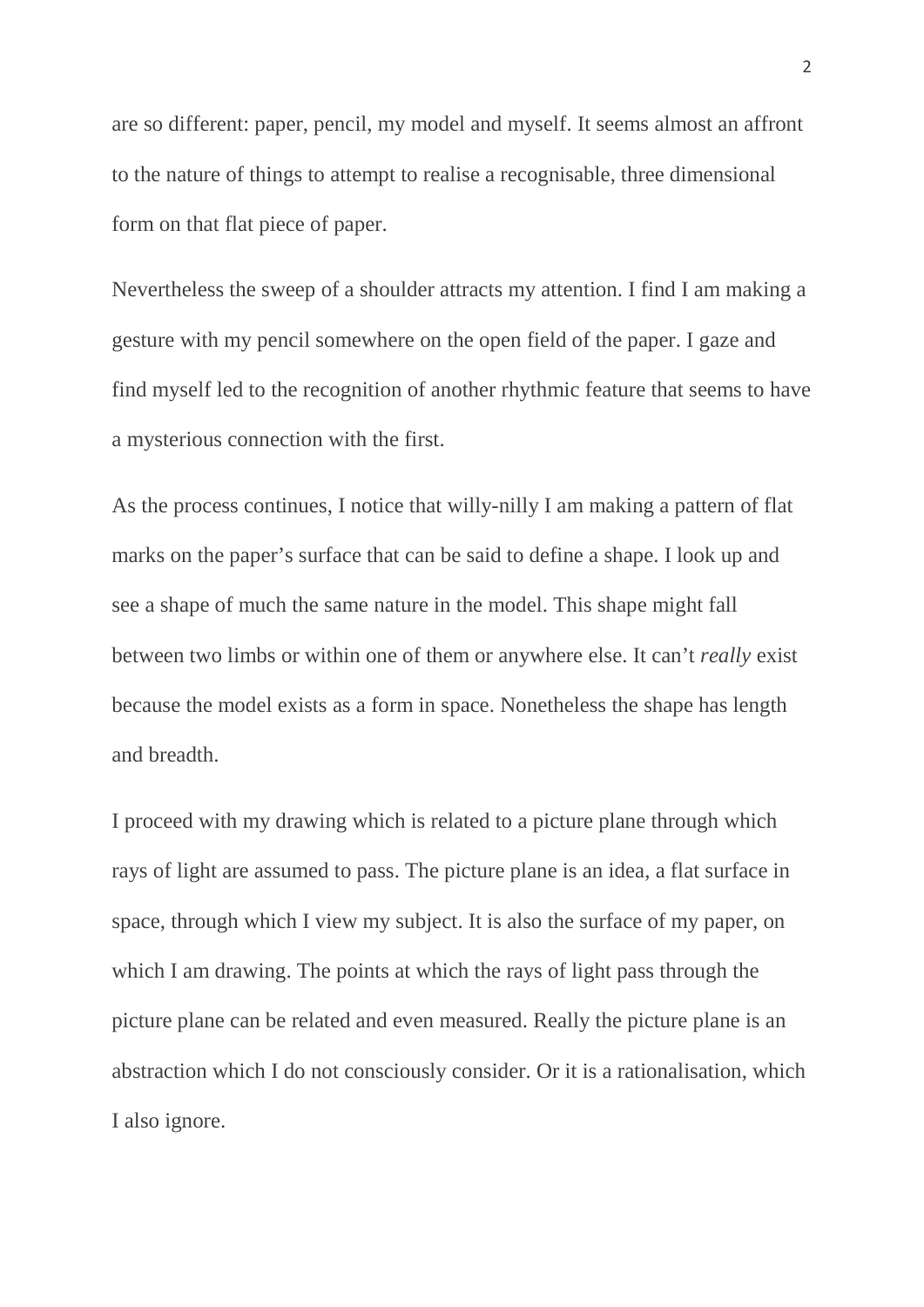It is not only the model I am drawing. It is the whole sweep of space around and about her and myself. Rilke puts it well when he says: 'Space spreads surroundingly from us to things.'

### 3.

#### What has happened?

A drawing, certainly, but perhaps more importantly, an experience of different things that have much in common. A unity that is symbolised for me by the rectangle of paper. Maybe I have realised a metaphor in which different things are not said to be *like* each other, but are more mysteriously stated to share in or have a common denominator.

## Metaphor.

Blake's sick rose was not a girl. But there she is in a few lines of verse, although she is never mentioned.

'O Rose thou art sick.

The invisible worm,

That flies in the night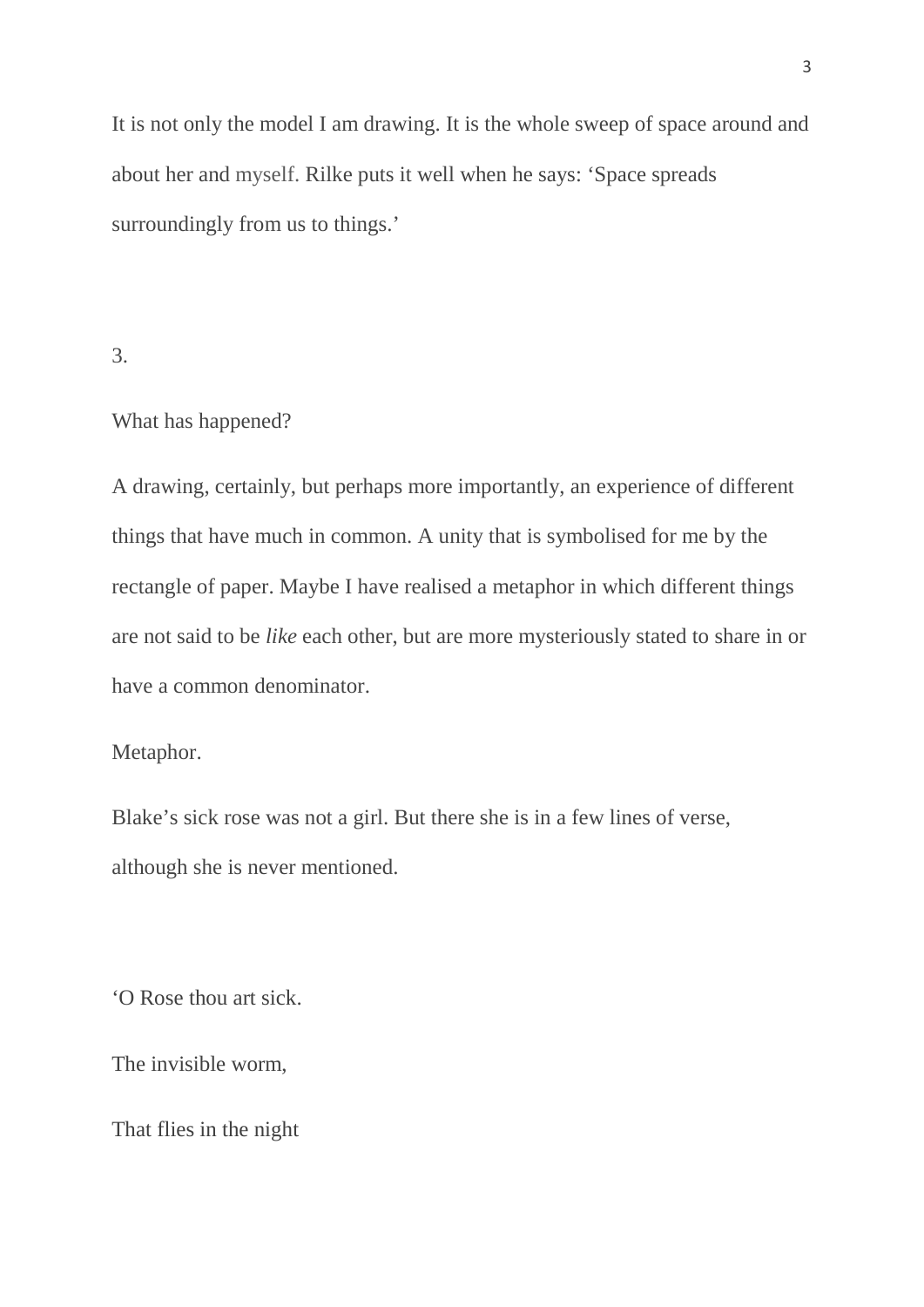In the howling storm:

'Has found out thy bed

Of crimson joy:

And his dark secret love

Does thy life destroy.'

Fr Gerald Manley Hopkins ends his greatest poem, which deals with both the fragility and permanent existence of our souls, with three words. He does not say that a soul is *like* a diamond, but that a soul 'is immortal diamond.'

For a Catholic the king of all metaphors – or the transcendent metaphor – is the Blessed Sacrament. Something that effects what it is an image of, a reality indeed. Something whose appearance clothes ultimate reality.

What I have been trying to do is glean a meaning from the process of drawing. Apparently drawing is a metaphor. Lines on the paper stand for something much more significant.

And apparently different things are experienced in such a way that they point to a common existence within which they are held. I dare to say that, as an artist,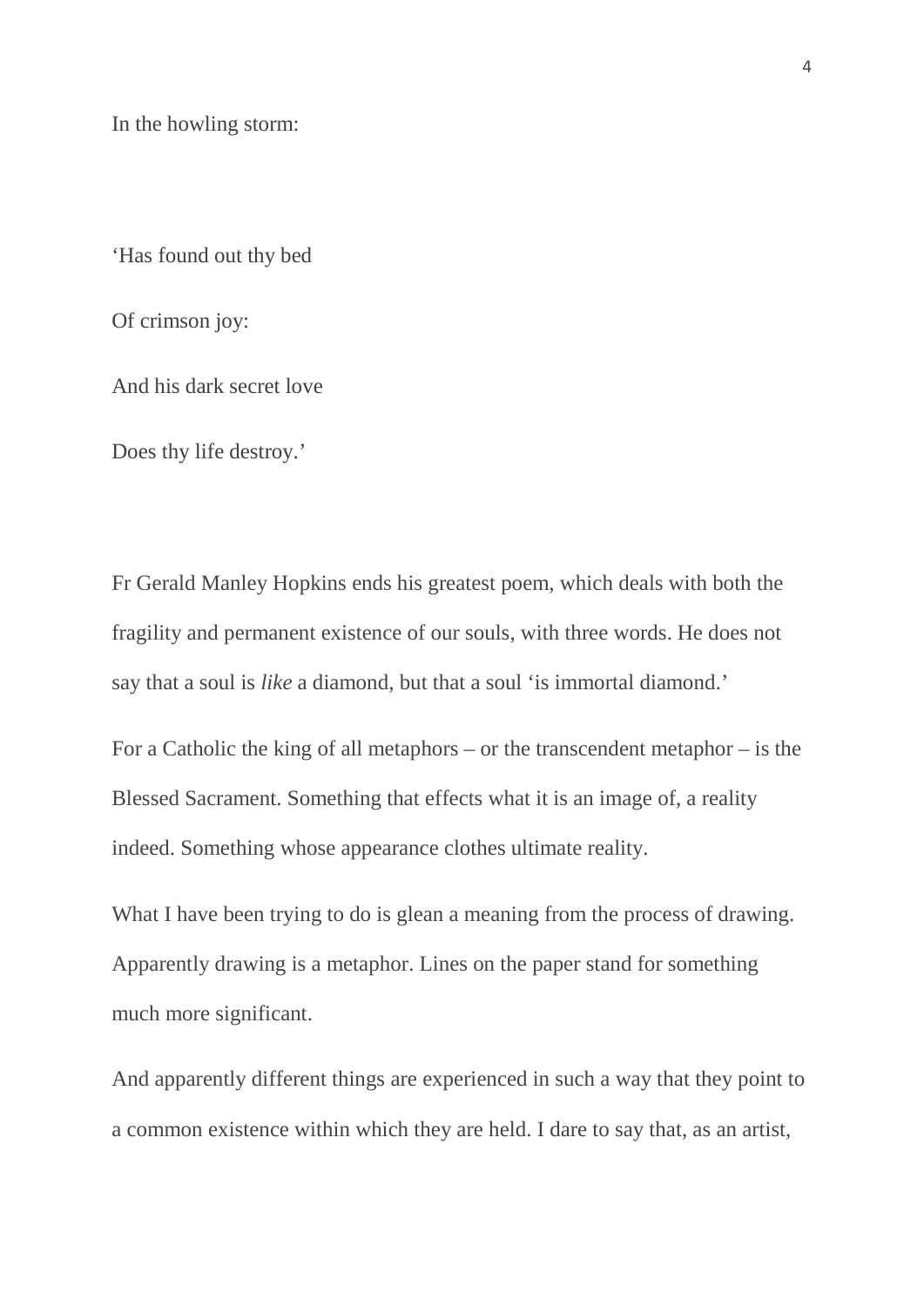my task is to meditate on separate things in such a way that I sense the context in which they and everything else are held.

I sometimes dare to hope that in this way I have a kind of back-door glimpse into the all-holding mind of Almighty God.

#### 4.

But I have not said why I want to draw one thing rather than another. The real and simple answer to this is given by Fr Hopkins' doctrine of instress. But in my case this instress, which Hopkins felt as something immediate and compelling, starts as a dim light which grows brighter as I go on drawing. This initial impulse is more a moment of recognition than anything else. I recognise a certain configuration as having meaning (not verbal but experienced). Almost anything can start me off.

I remember Constable saying 'I never saw an ugly thing in all my life.'

Indeed as I move around a class I am presented with different aspects of the same model, each of which I am usually able to empathise with, and to draw myself. Empathy is but another aspect of the experience of unity I have mentioned.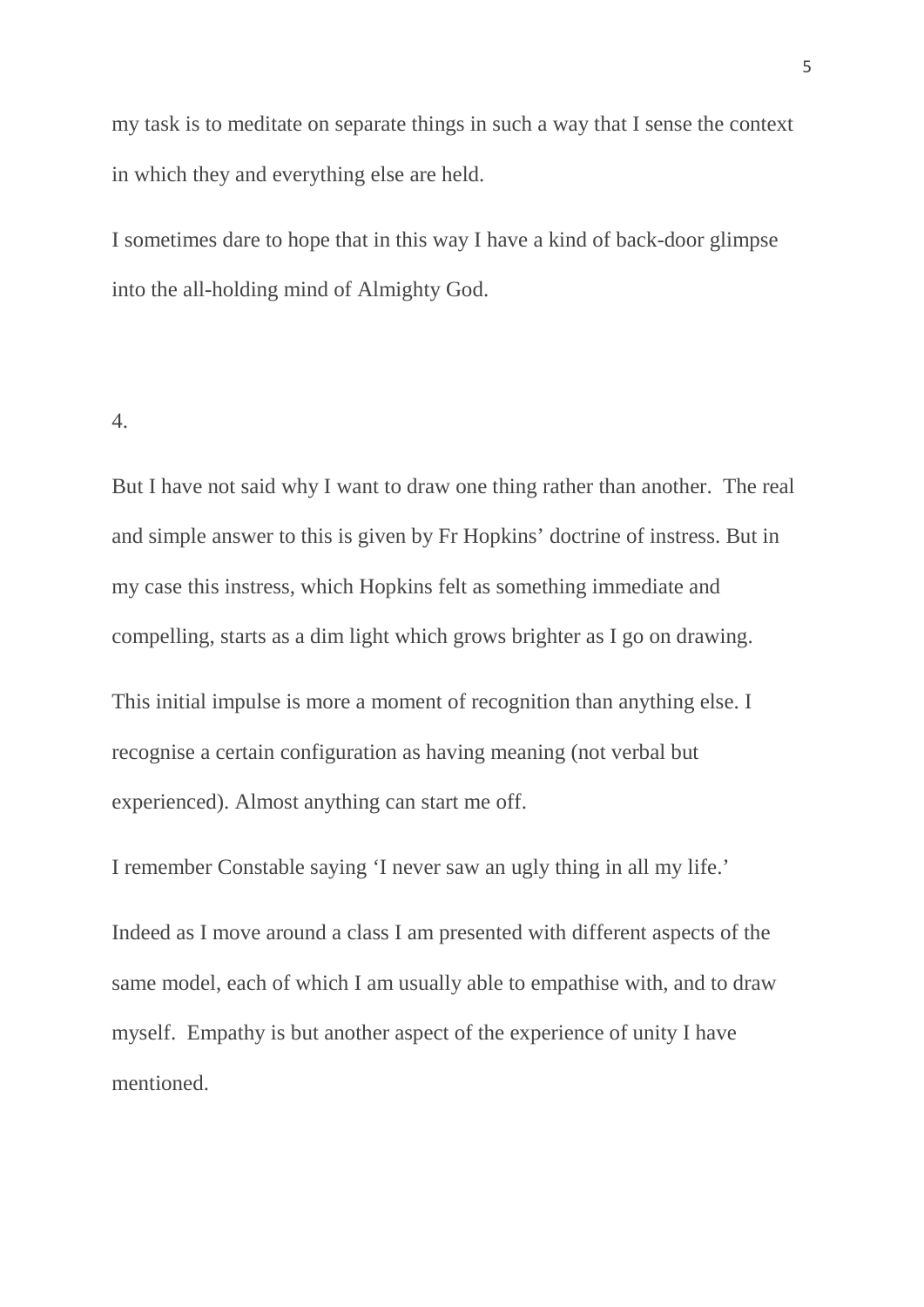If they work sincerely  $-$  I find they always do  $-$  my students make marks on paper which are statements of reality. I recognise it because, whatever it may be, reality is something we have in common.

Incidentally a drawing or painting can seem more real than the world that we observe. If you go to the National Gallery and look at the Masaccio Madonna, an experience I first had in the years just after World War II, you may see an outstanding example of this. I think I am right in saying this picture was painted nearly six hundred years ago.

5.

All that I have said so far has been concerned with the practice of drawing *from*  something.

By implication I have tried to suggest that a great deal of artistic activity consciously or unconsciously becomes a form of meditation which can be offered to Almighty God. I am implying that it is a mistake to make too hard and fast a distinction between sacred and profane art. The relative sanctity of an artist's work comes from the degree with which it is offered up, rather than from its overt subject matter.

However I do try to make images that directly illustrate the Gospel account of Our Lord's doings. In fact this is a large part of my practice.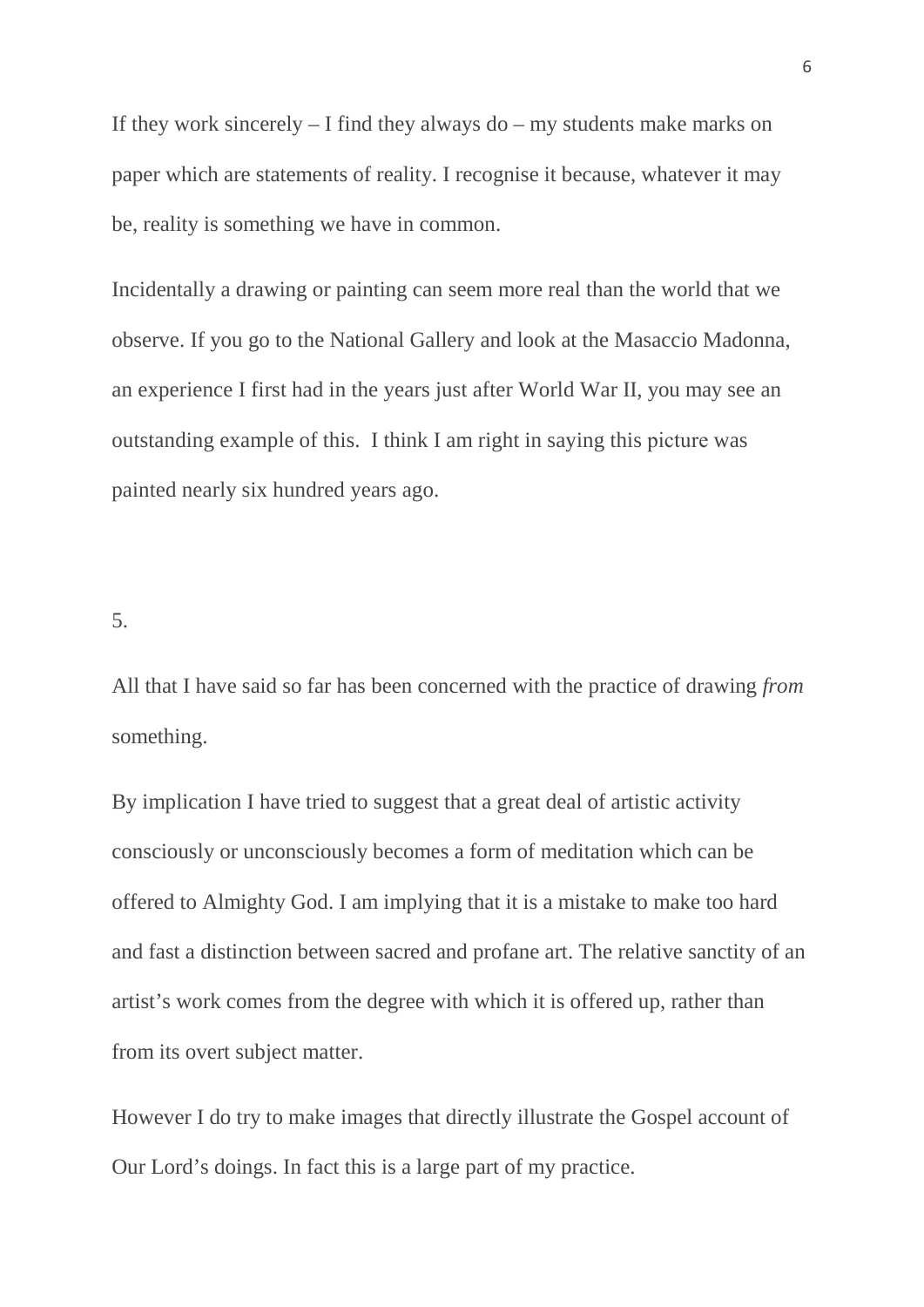I know that a travelling scholarship to Italy years ago had a deep effect on me. There I found so many versions of Our Lord's life, and so many images of his childhood held in the arms of Our Holy Mother that I think I was inspired with the need to somehow follow suit. It gradually became obvious to me that I found no other stories to be so full of meaning, or had so deep an effect on me.

Italian painting, architecture and sculpture seemed to contain something that amplified and sometimes contradicted the way of drawing I had been taught by a dedicated band of pragmatic naturalists in England – who were mainly hostile (or indifferent) to Christian revelation.

There in Italy I felt that I could believe. A seed was planted that grew until it led me into the Church years afterwards. I was, I suppose, converted by Italian Art.

#### 6.

When I read, pictures form in my mind. Sometimes these pictures are clear enough to draw. But I can reinforce these mental images systematically by following a programme of meditation on the Ignatian model. Where did the event happen? If in a house, how was it furnished and roofed? If outside, what was the landscape like? Who was there? What were they wearing? And so on. This process may be followed but something else happens as well. To explain this, I will take a scene from my usual Rosary meditations – from in fact the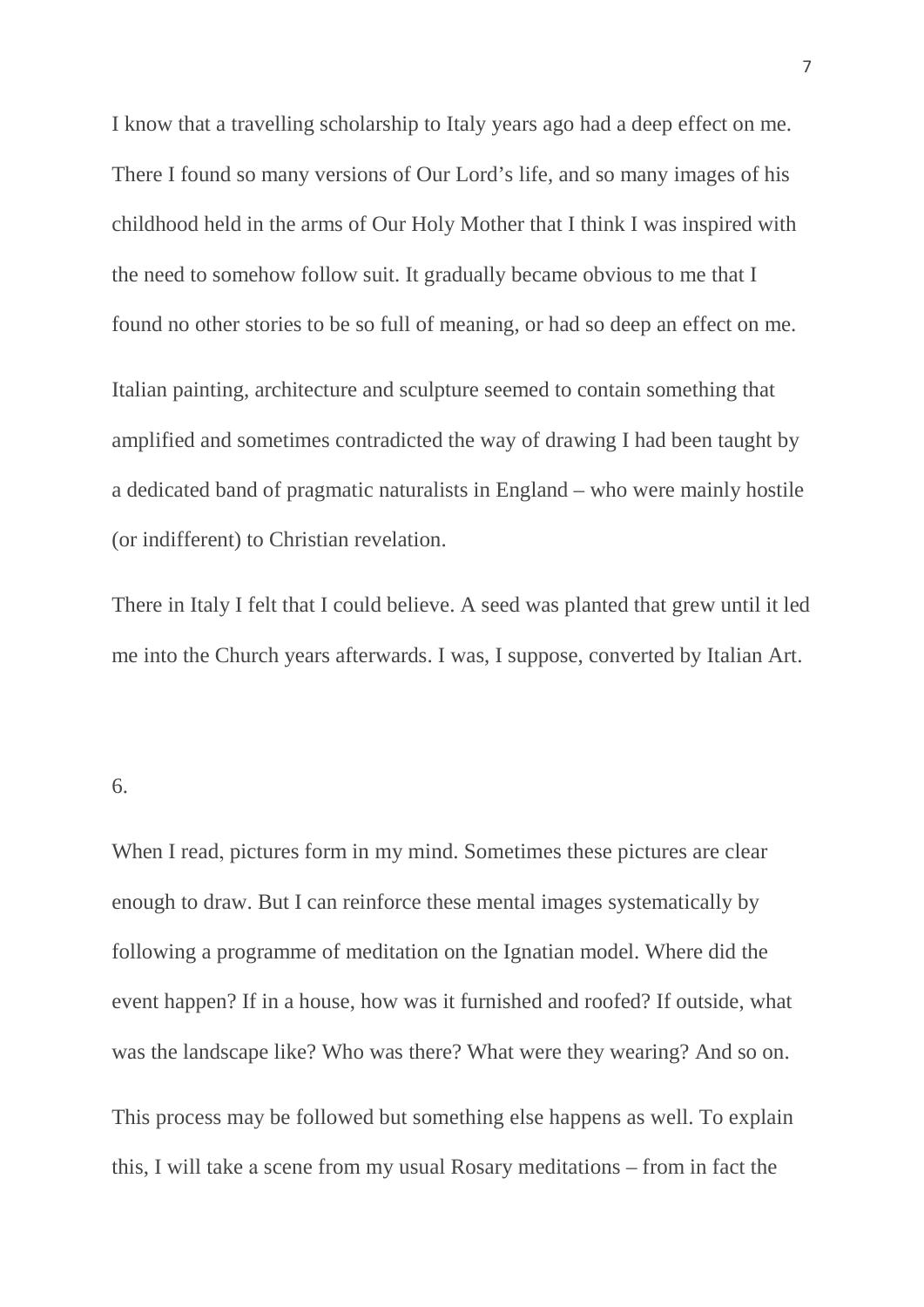Mysteries of Light. The third of these mysteries is about the Preaching of the the Kingdom.

The first Hail Mary in the decade I use to imagine the place in which Our Lord preached the Sermon on the Mount; and the remaining nine are taken up by each of the Beatitudes (the last one can be divided in two and counts as one image). The image of each Beatitude for me is a person.

I will now attempt to describe the course of a painting I have just, I think – I never quite know – finished. You can find the image on the cards which hopefully have been distributed.

The first picture that came into my mind was concerned with the beautiful 'Blessed are the pure in heart for they shall see God.' The purity to which I rather desperately attempt to attain became a woman and by gazing at Our Lord she is actually 'seeing God.'

Christ is rhythmically connected with her but He is following an internal movement which is symbolised by a rising peak above him. Then, in turn, each Beatitude became personalised until all eight were present about the summit on which Our Lord stands. This all began as a drawing made while sitting in my rather dreadful armchair one evening.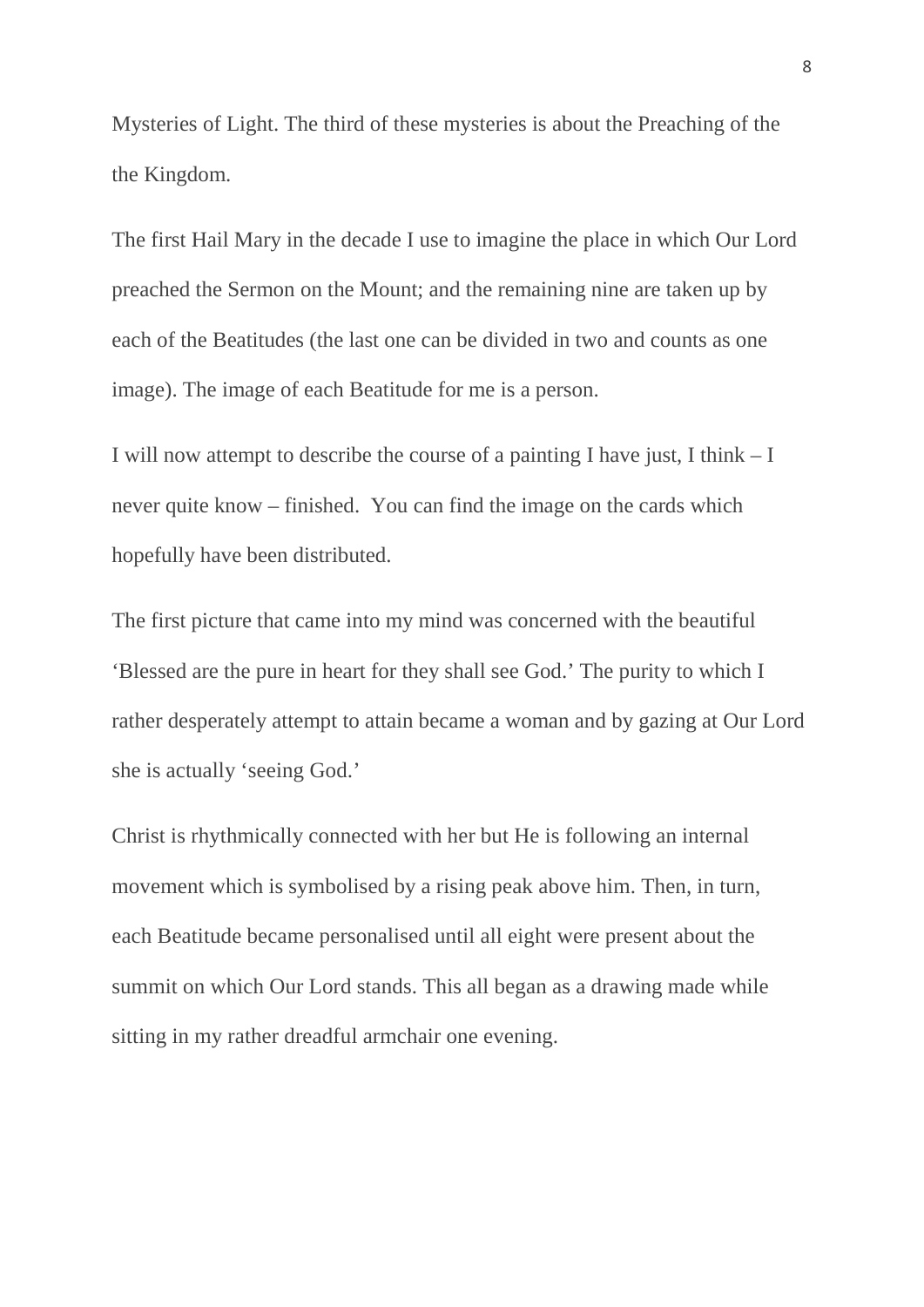Cézanne once said 'distances, distances, that's what makes a painter.' I often recognise the truth of these words. In the case of my painting of the Sermon on the Mount, distance equals mystery. When I had squared up the drawing and began to paint I knew that I had to imagine distance as a series of closely related tones, and that they represented a spiritual ascension.

I also knew that I would have to rely on depth rather than on surface light. That is, I must keep the paint as transparent as possible so that it did not clog up.

I knew that the rising clouds in the sky that moved from left to right were associated with the same aspiration as the mountain above and behind Our Lord; and that in them the prayer of Our Lord was modulated and integrated with the prayers of Our Lady exemplified by the Hail Marys of the Rosary. Some mountaineer will certainly tell me that mountains do not look like that. But I will reply 'How do you know what my mountains look like, for you cannot see into my mind. Fr Hopkins spoke true when he told us that the "mind has mountains."'

Transparent paint, spiritual aspiration, people as real as I can get them, depth, subdued sunlight, distances, love and prayer.

As for clothing I am afraid I have no interest in clothes as such but I do need blocks of colour. I certainly do not see the Gospel in modern dress so I settle for tunics that can be any colour that suits me. This colour should emerge from a common matrix of subdued tones.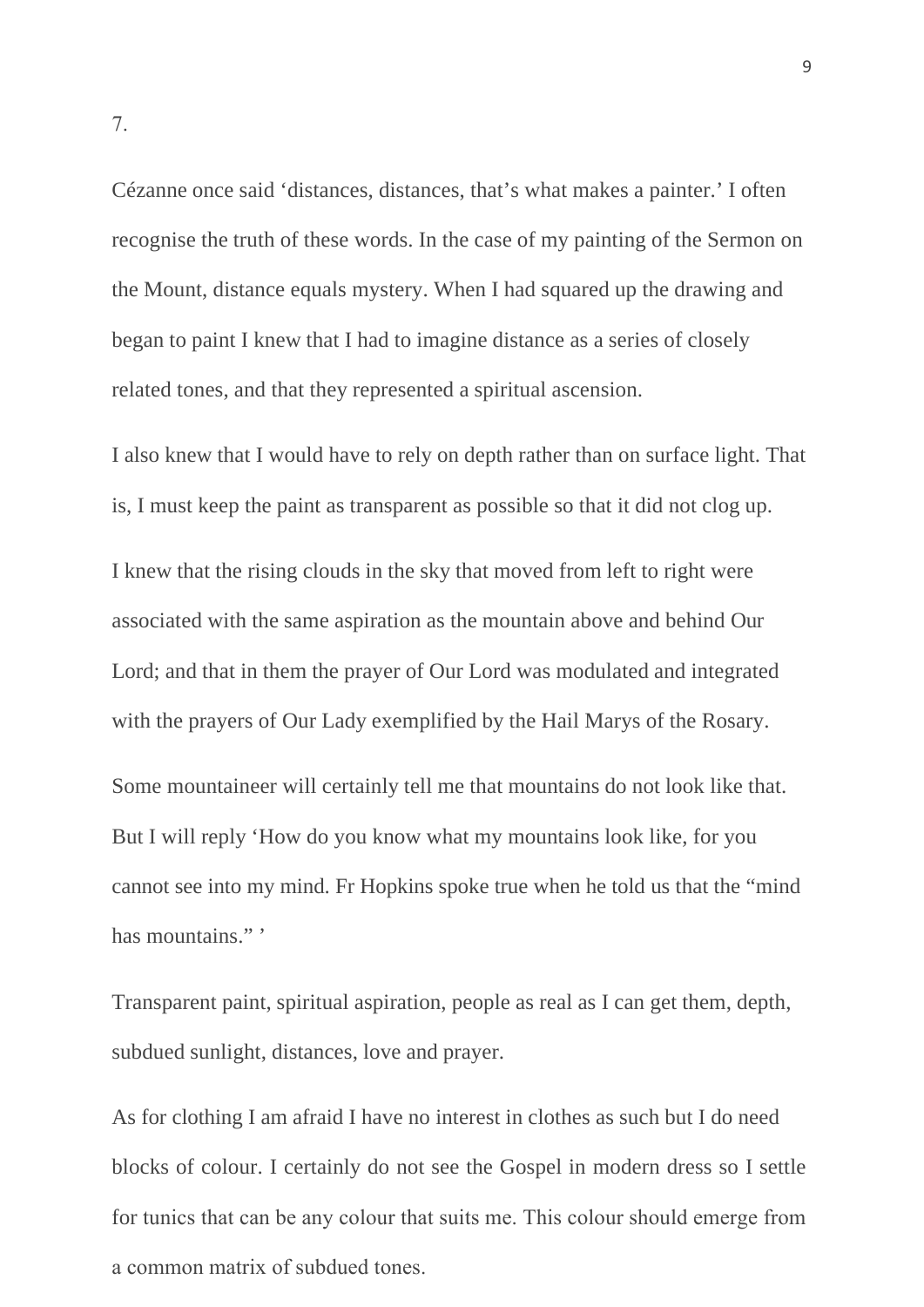I have not mentioned the various accidents, mistakes and encounters through which I have had to negotiate a passage through art and life. Somehow it seems to me that all these failures add up to something and that I have been assisted, and even led, through what now appear to be necessary failures and defeats.

Fr Jean-Pierre de Caussade tells how we start out in one direction but find ourselves travelling in another; think we are doing something but accidentally find ourselves doing something else. This is remarkably true to what I have lived through and accurately describes how I paint, brush mark by brush mark.

'Veni Creator Spiritus.'

'All shall be well.'

I hope these few words show why I think that art, depending on motivation of course, tends to be a spiritual meditation, or at least has a great deal in common with spiritual meditation. And the overtly religious subject matter of many of my own paintings is only one example of the explicit inspiration that faith can offer.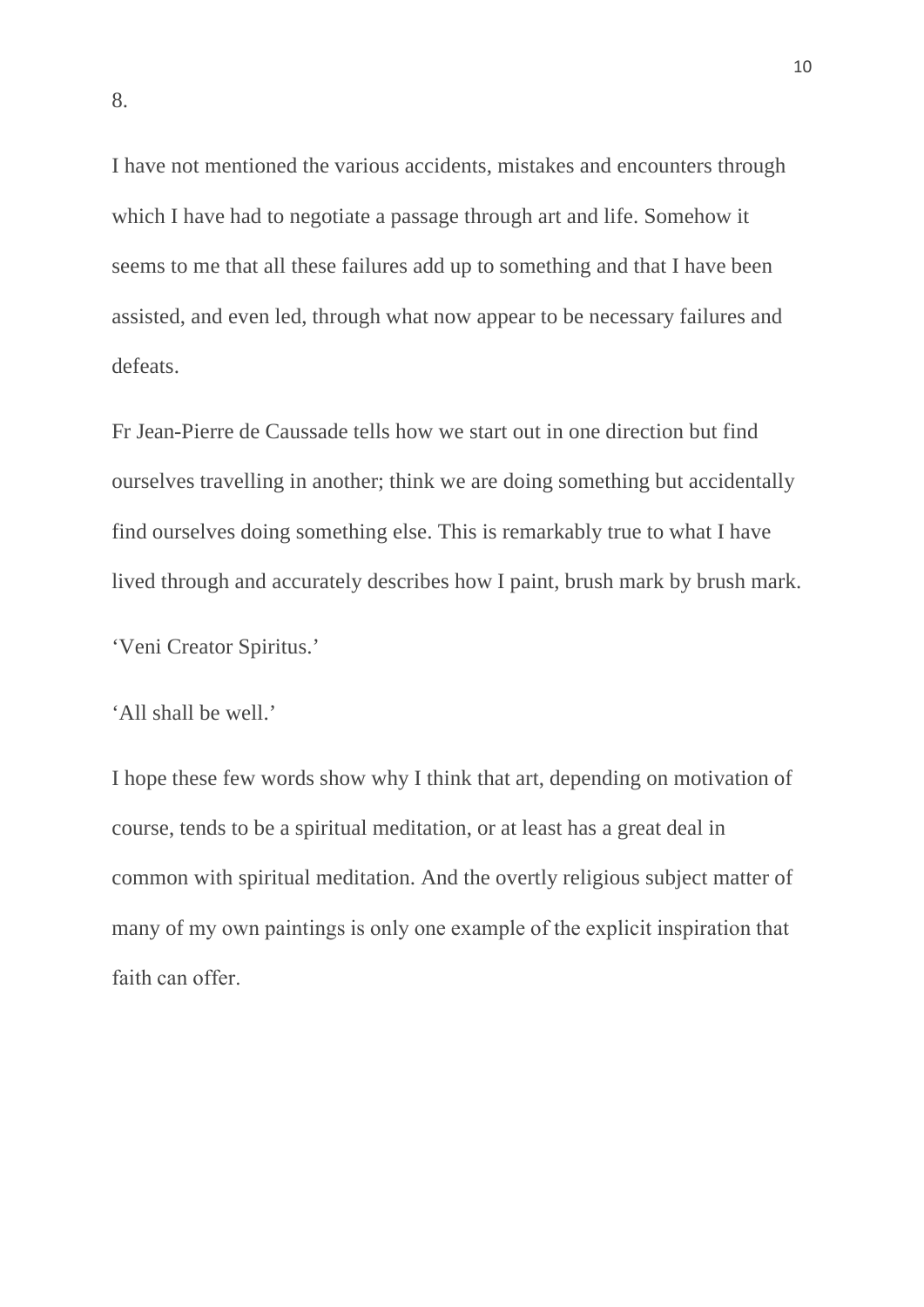I have tried to show there is a both a process of conscious thought, and of something like random development when I draw and paint. The artists here tonight will be familiar with the doctrine of the happy error. For non-artists this means you make a mistake but it is the right thing to do for the picture.

The access to reality that drawing and painting provide is an access to creation quite different to that which operates in normal life. It can be like prayer, or can be prayer. The same applies to other forms of creative activity of course.

I promised not to make remarks about commercial galleries. But I could conclude with the observation that for any future existence of the pictures 'For us there is only the trying, the rest is not our business.'

But not quite conclude since since I feel I must end with two quotations from Jacques Maritain. The practice of art for a Christian, he writes, is difficult: 'difficulty squared, because it is difficult to be an artist and very difficult to be a Christian, and because the whole difficulty is not merely the sum but the product of these two difficulties multiplied by one another, for it is a question of reconconciling two absolutes.'

And more frighteningly: